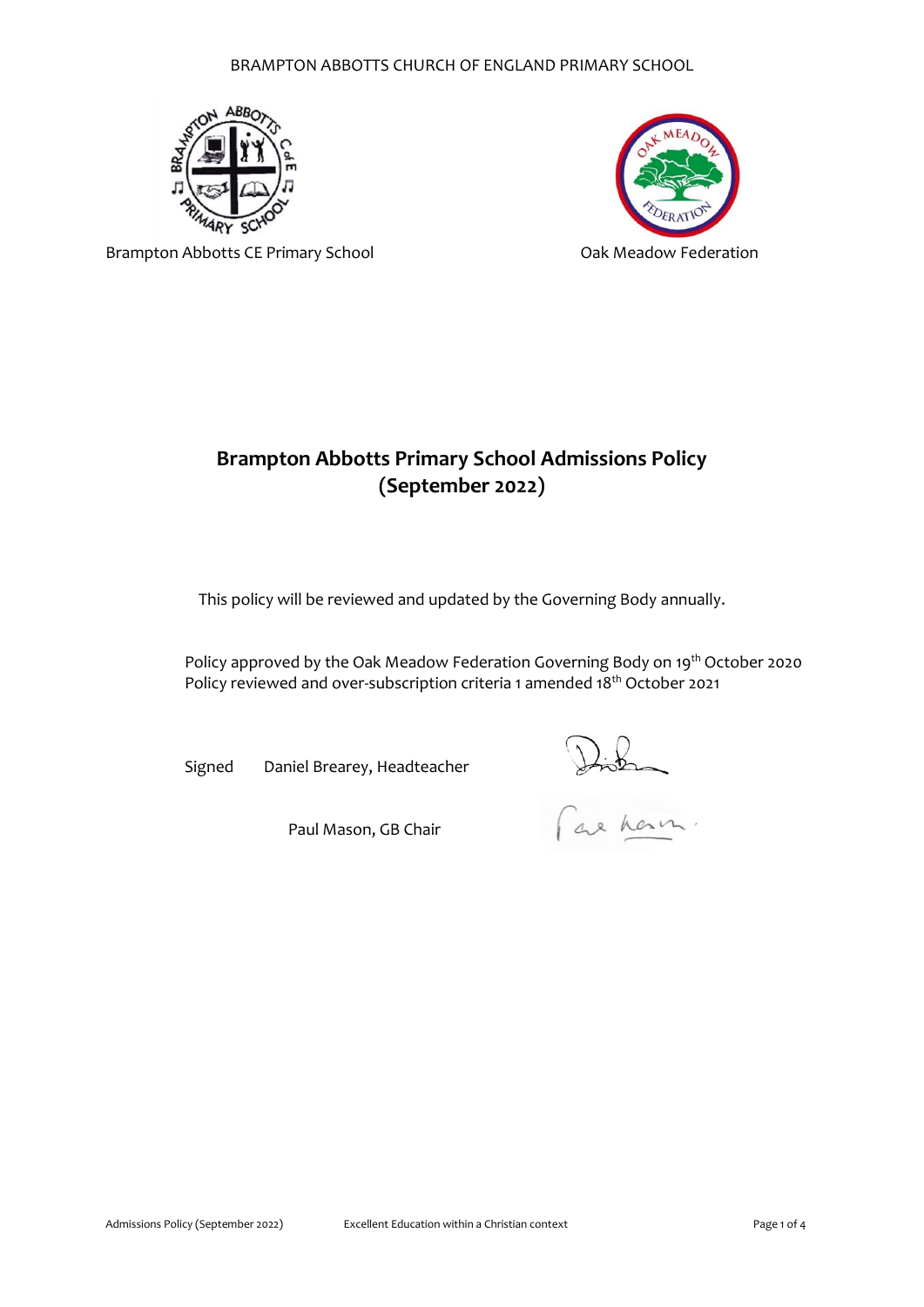# **Admissions policy Arrangements for Admissions for September 2022**

# **Which school will my child go to?**

Every parent has the right to choose the school for their child regardless of catchment areas or location.

Each school has a geographical area known as its Catchment Area. Brampton Abbotts Catchment Area lies within the following boundaries: How Caple crossroads to the north, Greytree to the south, Rudhall Farm to the east and the River Wye to the west. This means that the school actually lies outside its own catchment area.

Parents who live outside the catchment area can still state a preference for Brampton Abbotts C of E Primary School. In fact, most of our children live within walking distance of the school and outside the catchment area.

Parents considering sending their children to our school are encouraged to visit with their children during the school day to see the school within a working context. An appointment with the Head teacher can be made to organise this.

# **When will my child start school?**

Children do not legally have to start school until the term after their  $5<sup>th</sup>$  birthday. However, most schools within the area operate an admission policy offering all children to commence school in the autumn term within the academic year in which their  $5<sup>th</sup>$  birthday falls. This is known as the Reception year within the framework of the Foundation stage of education. At our school we encourage all Reception children to stagger the first 3 weeks of their first term with mornings, afternoons, mornings and lunchtimes and eventual full-time entry by the 4<sup>th</sup> week. This arrangement is flexible, and alternatives can be made in prior discussion with the head teacher or class teacher.

All children are offered a Taster Day in the summer term preceding their entry, when parents will have the opportunity to meet members of staff and learn a little about school procedures, reading, school activities and how they can be involved in school.

# **How do we apply for a place?**

Parents are automatically sent a pack from the Local Authority when their child is 3 years old. Parents/carers should read all of the information published on the Herefordshire Council website before making their application. Parents/carers should then complete their applications via the online process at [www.herefordshire.gov.uk/reception-class-admissions.](http://www.herefordshire.gov.uk/reception-class-admissions) If a parent is not able to apply online they can request a paper copy of the application form by telephoning 01432 260926 / 261574.

The Local Authority will then allocate places. The school and parents are notified of places in mid-April of the academic year before the autumn term the children are due to start school. Our school is fully inclusive and welcomes children of all abilities, regardless of race or religion.

Brampton Abbotts Primary School is a Voluntary Aided School. This means that the Governing Body is responsible for the admission of pupils to the school.

The overall capacity of the school has been determined to be 140 places, which means that up to 20 children can be admitted into the reception class each year. This figure of 20 is known as the Published Admissions Number (PAN) and is formally published by Herefordshire Local Authority in their Information for Parents' booklet.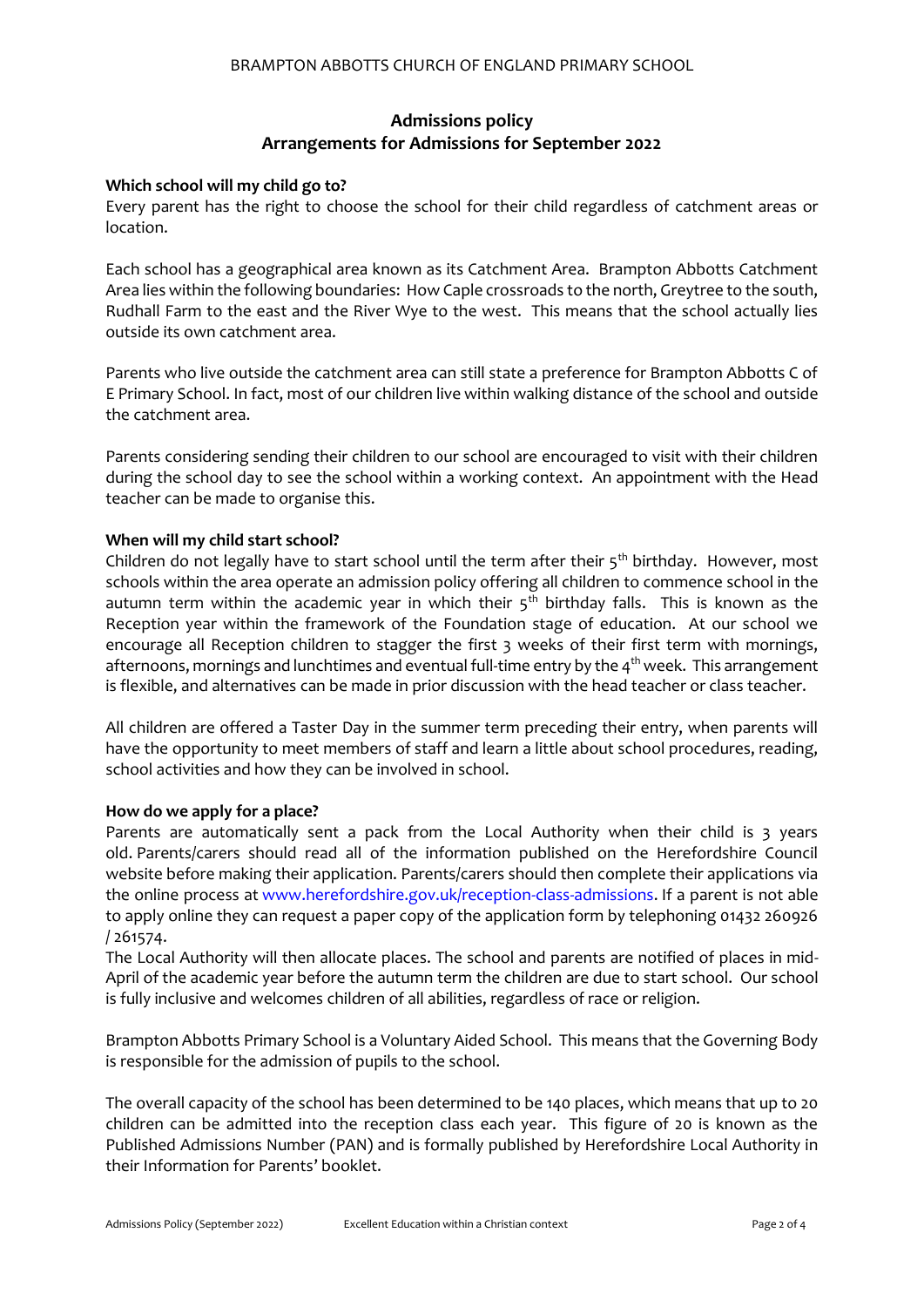#### BRAMPTON ABBOTTS CHURCH OF ENGLAND PRIMARY SCHOOL

#### **Oversubscription Criteria**

The school will admit children with a Statement of Special Educational needs (SEN) or an Education, Health and Care (EHC) Plan which names the school.

If the number of applications received is above the published admissions number, the Governing Body have decided that places will be allocated according to the following criteria, in strict order of priority:

1. Children Looked after childrenand previously looked after childrenwho have since been adopted or became subject to a child arrangements order or special guardianship order, including those children who appear (to the admission authority) to have been in state care outside of England and ceased to be in state care as a result of being adopted.

A 'looked after child' is a child who is (a) in the care of a local authority, or (b) being provided with accommodation by a local authority in the exercise of their social services functions at the time of making an application to a school.

This includes children who were adopted under the Adoption Act 1976 and children who were adopted under the Adoption and Children's Act 2002

A child is regarded as having been in state care outside of England if they were in the care of or were accommodated by a public authority, a religious organisation, or any other provider of care whose sole or main purpose is to benefit society.

- 2. Children who have a sibling at the school both at the time of application for a place and when the younger child is due to commence school. A sibling connection refers to a brother or sister, half brother or sister, adopted brother or sister, step brother or sister, or a child of the parents/carers/carer's partner, and in every case the child should be living in the same family unit at the same address.
- 3. Children whose parents are actively involved in the worship of a Christian Church for twelve months immediately before an application is made and wish their children to be educated at a Church of England School. (This application must be supported by a completed 'Church Place Information Form' available from the School Office.)

In the event that during the period specified for attendance at worship the church has been closed for public worship and has not provided alternative premises for that worship, the requirements of these admissions arrangements in relation to attendance will only apply to the period when the church or alternative premises have been available for public worship.

- 4. Children with particular medical, social or educational needs. Independent written confirmation from a medical or other relevant professional should be submitted at the time of application, detailing why Brampton Abbotts is the most suitable school for the child.
- 5. Children who live nearest to the school by the shortest available walking route using a road and/or made up footpath from the front door of the child's address (including flats) to the main entrance of the school. Distance will be measured using the Local Authority's computerised digital map measuring system.

In cases where there is doubt of the home address, or where the child lives between two homes (split families) or other relevant circumstances, proof of the home address must be provided to the school to confirm the address on the application form. Home address will be the address that complies with the above at the Local Authority's closing date of applications.